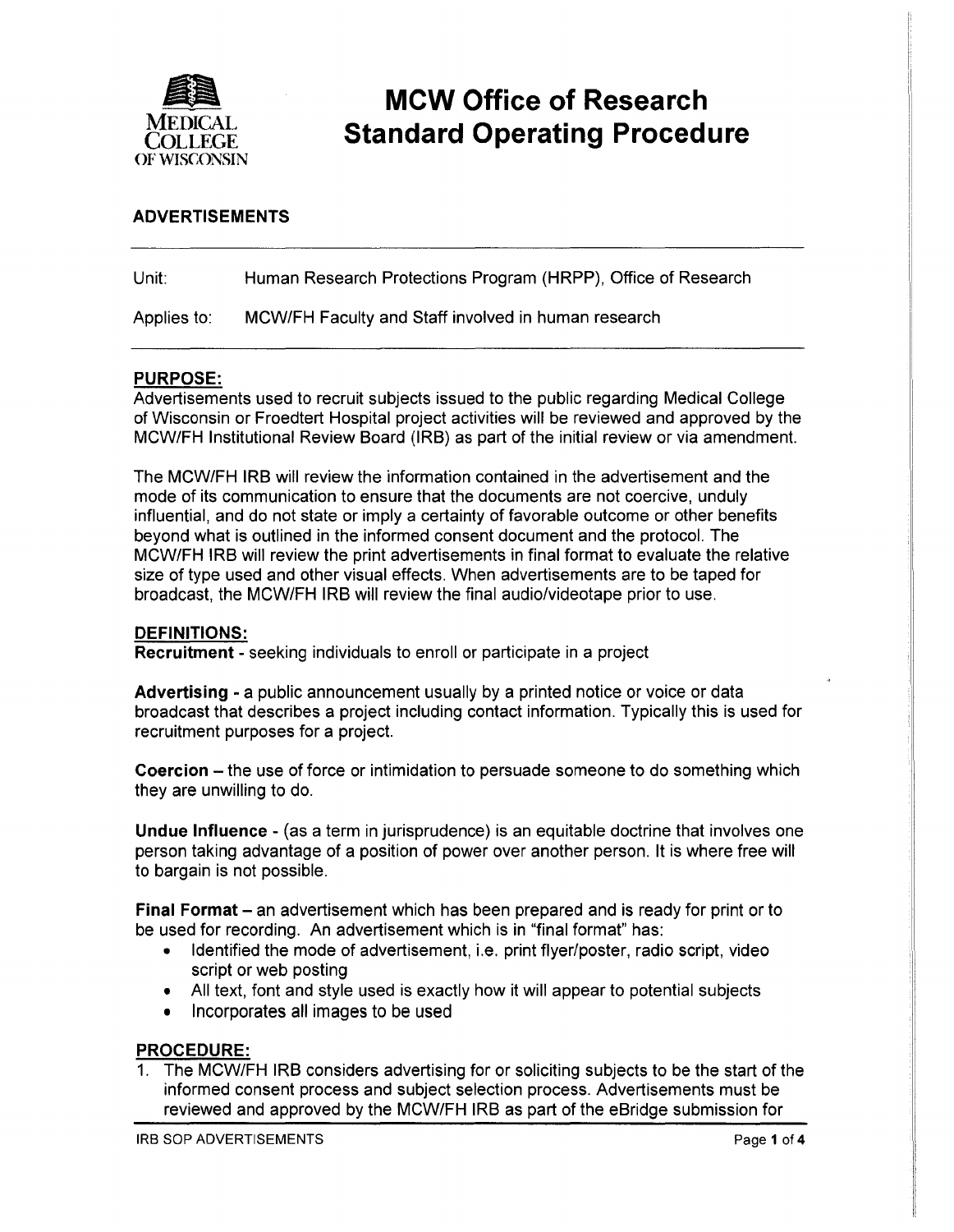initial review. When the Investigator decides after the initial approval to advertise for subjects or to change the advertisement, the advertising is considered an amendment to the ongoing project. The MCW/FH IRB reviews the advertising to assure that it is not coercive and does not promise a certainty of cure beyond what is outlined in the consent and the protocol. This is especially critical when a project may involve subjects who are likely to be vulnerable to undue influence.

- 2. An Investigator must obtain MCW/FH IRB approval for all television, radio, videotape or print advertisements, electronic (including email) solicitations, Internet websites, and other recruitment methods and materials intended for the recruitment of prospective subjects. All methods of advertisement require approval from the MCW/FH IRB prior to their use.
	- a. The following examples do not qualify as an advertisement:
		- Communications intended only to be seen or heard by health professionals, such as "dear doctor'' letters and doctor-to-doctor letters;
		- News stories, as long as they are not intended for recruitment purposes (e.g. including phone number at the end to contact for more information to participate in a particular project, full details of inclusion/exclusion criteria of a particular project, etc.); and
		- Publicity intended for other audiences (e.g., media releases regarding types of services available or offered by a particular clinic, institute or physician).

Contact the MCW Public Affairs Office regarding the use and content of new stories and media releases at http://www.mcw.edu/publicaffairs.htm

3. When advertising is to be used, the MCW/FH IRB must review the information contained in the advertisement and the mode of its communication to determine that the document for recruiting subjects is not coercive and does not state or imply a certainty of favorable outcome or other benefits beyond what is outlined in the consent document and the protocol. **The MCW/FH IRB must review the printed advertisements in final format to evaluate the relative size of type used and other visual effects. When advertisements are to be taped for broadcast, the MCW/FH IRB must review the final audio or video tape prior to use. After an advertisement or press release has been approved by an MCW/FH IRB, it must also be submitted to the MCW Public Affairs Office for review and approval.** 

The MCW/FH IRB can review and approve the wording of the advertisement prior to taping to avoid the necessity of re-taping because of inappropriate wording. The review of the final taped message prepared from MCW/FH IRS-approved text may be accomplished through expedited review of an amendment.

## **Content of Advertisements**

- 1. When preparing an advertisement, website posting or approach letter to be used to recruit potential subjects to their project, Investigators should ensure the content of the advertisement is appropriate and consistent with this procedure.
- 2. Advertisements used to recruit subjects should be limited to the information the potential subjects need to determine their eligibility and interest. **When appropriately worded, the following items may be included in advertisements:** 
	- The name and address of the PI or the facility where the project will be conducted
	- The purpose of the project unless otherwise justified
	- The criteria that will be used to determine eligibility for the project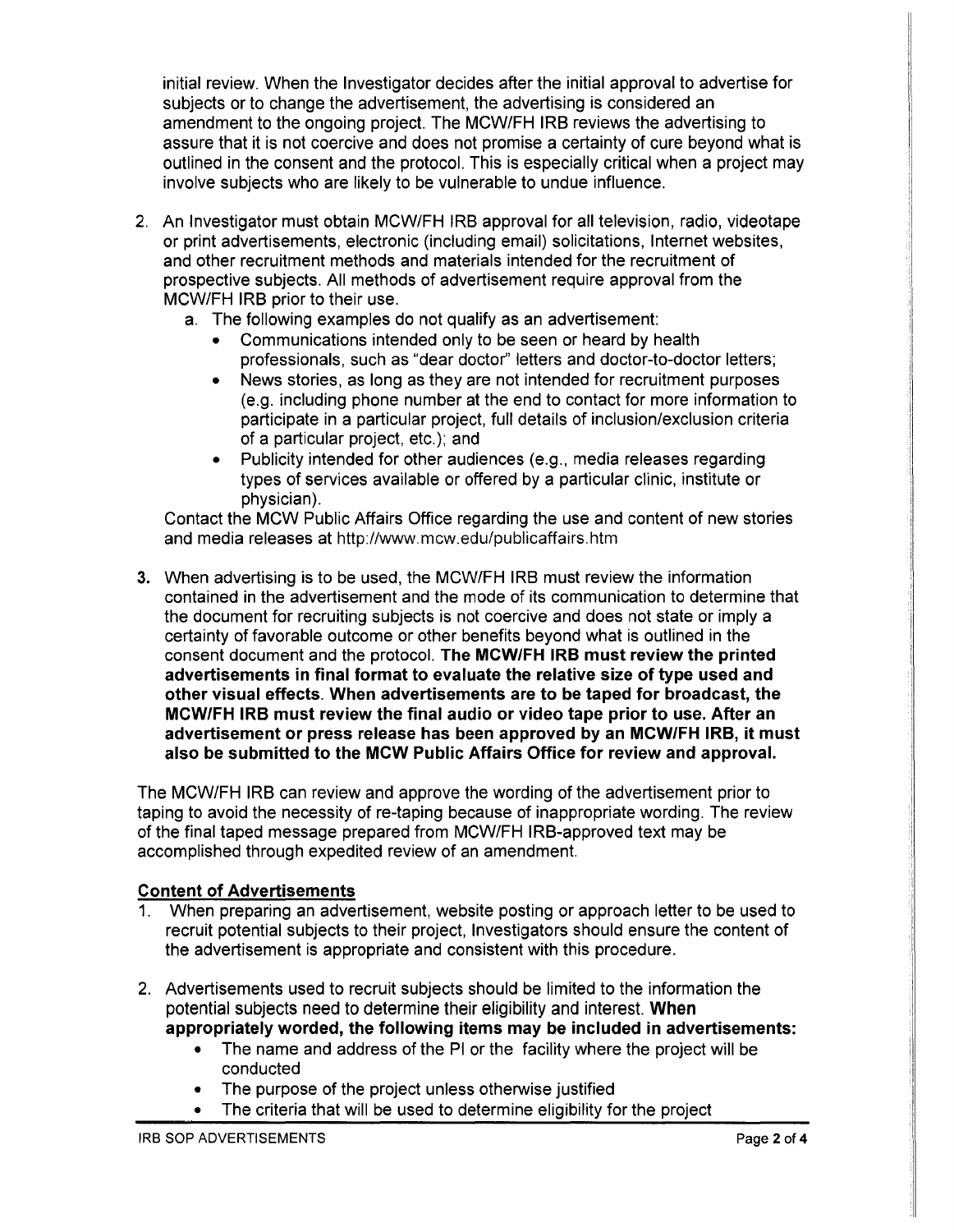- A brief summary of participation benefits, if appropriate
- Time or other commitment required of the subject
- Location of the project and the person to contact for additional information
- 3. Advertisements used to recruit subjects should **NOT** include the following:
	- Claims of safety, effectiveness, equivalence or superiority in reference to the drug, device or procedure under investigation.
	- Use of the terms "new" or "exciting" in reference to a drug or device without explaining that the test article is investigational.
	- Use of the term "free" in reference to treatment or procedures.
	- Use of bold or enlarged print or other means to emphasize payment or the amount to be paid.
	- Use of exculpatory language, or asking subjects to give up legal rights
	- Claims that the subject will receive therapeutic benefit from participation in the project.
	- The use of any inappropriate pictures or images that would be inconsistent with equitable subject recruitment.
	- Offers of compensation from a sponsor that would involve a coupon good for a discount on the purchase price of the product once it had been approved for marketing.
	- Exhibition of the ad in venues which are not in line with the project's purpose or intent.

#### **Receptionist Scripts**

1. The first contact prospective subjects make is often with an individual who follows a script to determine basic eligibility for the specific project. The MCW/FH IRB must review the procedures and script/list of talking points to assure that they adequately protect the rights and welfare of the prospective subjects. The MCW/FH IRB must have assurance that any information collected about prospective subjects will be appropriately handled.

#### **Internet Recruitment**

- 1. All uses of internet recruitment should be described in the eBridge SmartForm. Investigators should utilize the information under "Content for Advertisements" in this procedure with regard to acceptable wording or content.
- 2. The content of websites, web postings and/or various internet recruitment practices must be reviewed and approved prior to posting. Exceptions to this content review are limited to the following:
	- the National Cancer Institute's cancer clinical trial listing (PDQ).
	- the government-sponsored AIDS Clinical Trials Information Service (ACTIS), and
	- Clinicaltrials.gov, and
	- Froedtert Hospital website, Clinical Trials on the MCW/Froedtert Campus.

#### **Review by MCW Public Affairs Office**

1. After an advertisement or press release has been approved by an MCW/FH IRB, it must be submitted to the MCW Public Affairs Office for review and approval as to such matters as fall within the jurisdiction of the MCW Public Affairs Office. Please reference the Public Affair website at: http://www.mcw.edu/publicaffairs.htm